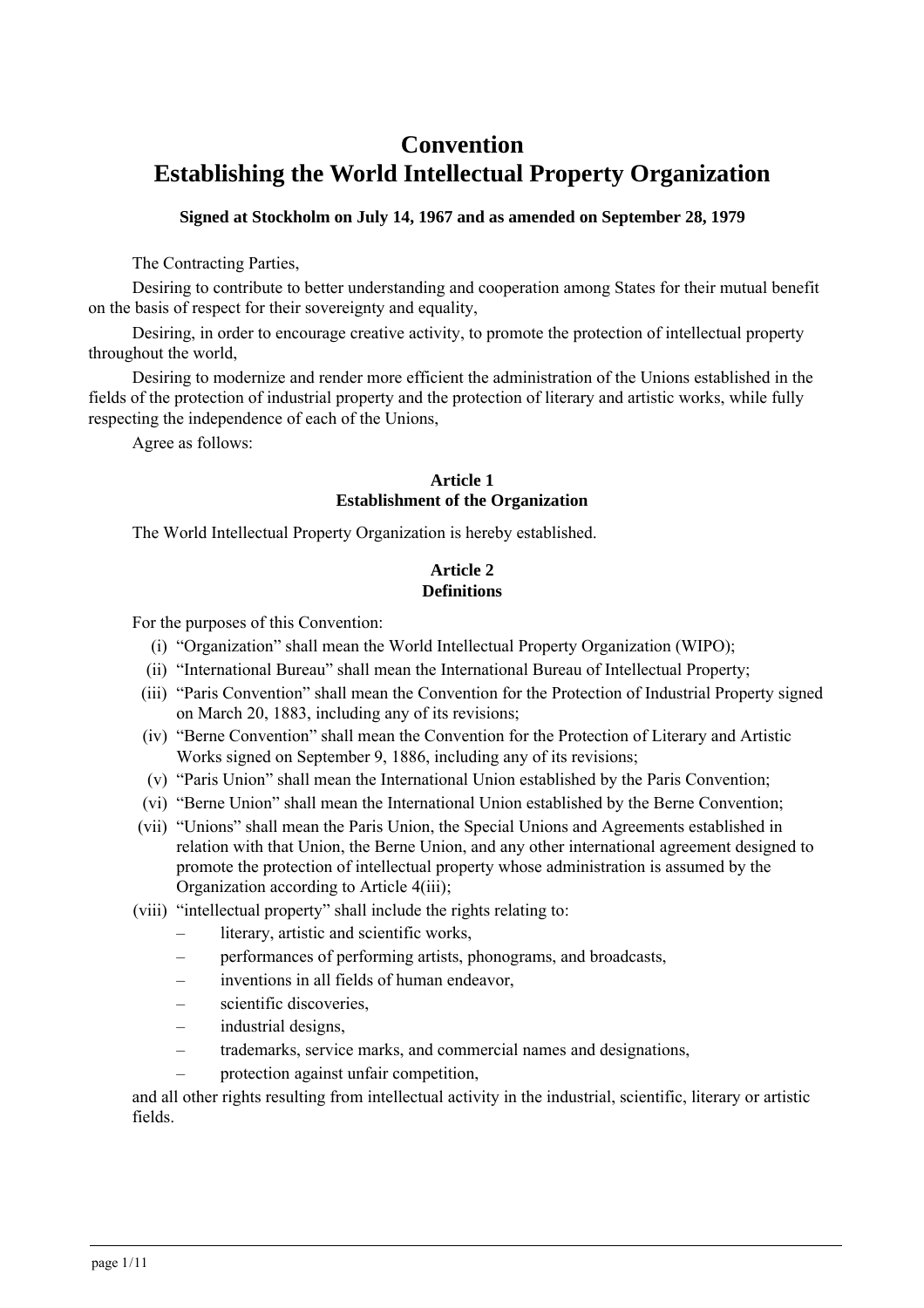### **Article 3 Objectives of the Organization**

The objectives of the Organization are:

- (i) to promote the protection of intellectual property throughout the world through cooperation among States and, where appropriate, in collaboration with any other international organization,
- (ii) to ensure administrative cooperation among the Unions.

# **Article 4 Functions**

In order to attain the objectives described in Article 3, the Organization, through its appropriate organs, and subject to the competence of each of the Unions:

- (i) shall promote the development of measures designed to facilitate the efficient protection of intellectual property throughout the world and to harmonize national legislation in this field;
- (ii) shall perform the administrative tasks of the Paris Union, the Special Unions established in relation with that Union, and the Berne Union;
- (iii) may agree to assume, or participate in, the administration of any other international agreement designed to promote the protection of intellectual property;
- (iv) shall encourage the conclusion of international agreements designed to promote the protection of intellectual property;
- (v) shall offer its cooperation to States requesting legal–technical assistance in the field of intellectual property;
- (vi) shall assemble and disseminate information concerning the protection of intellectual property, carry out and promote studies in this field, and publish the results of such studies;
- (vii) shall maintain services facilitating the international protection of intellectual property and, where appropriate, provide for registration in this field and the publication of the data concerning the registrations;
- (viii) shall take all other appropriate action.

# **Article 5 Membership**

(1) Membership in the Organization shall be open to any State which is a member of any of the Unions as defined in Article 2(vii).

(2) Membership in the Organization shall be equally open to any State not a member of any of the Unions, provided that:

- (i) it is a member of the United Nations, any of the Specialized Agencies brought into relationship with the United Nations, or the International Atomic Energy Agency, or is a party to the Statute of the International Court of Justice, or
- (ii) it is invited by the General Assembly to become a party to this Convention.

# **Article 6 General Assembly**

### (1)

*(a)* There shall be a General Assembly consisting of the States party to this Convention which are members of any of the Unions.

*(b)* The Government of each State shall be represented by one delegate, who may be assisted by alternate delegates, advisors, and experts.

*(c)* The expenses of each delegation shall be borne by the Government which has appointed it.

(2) The General Assembly shall:

(i) appoint the Director General upon nomination by the Coordination Committee;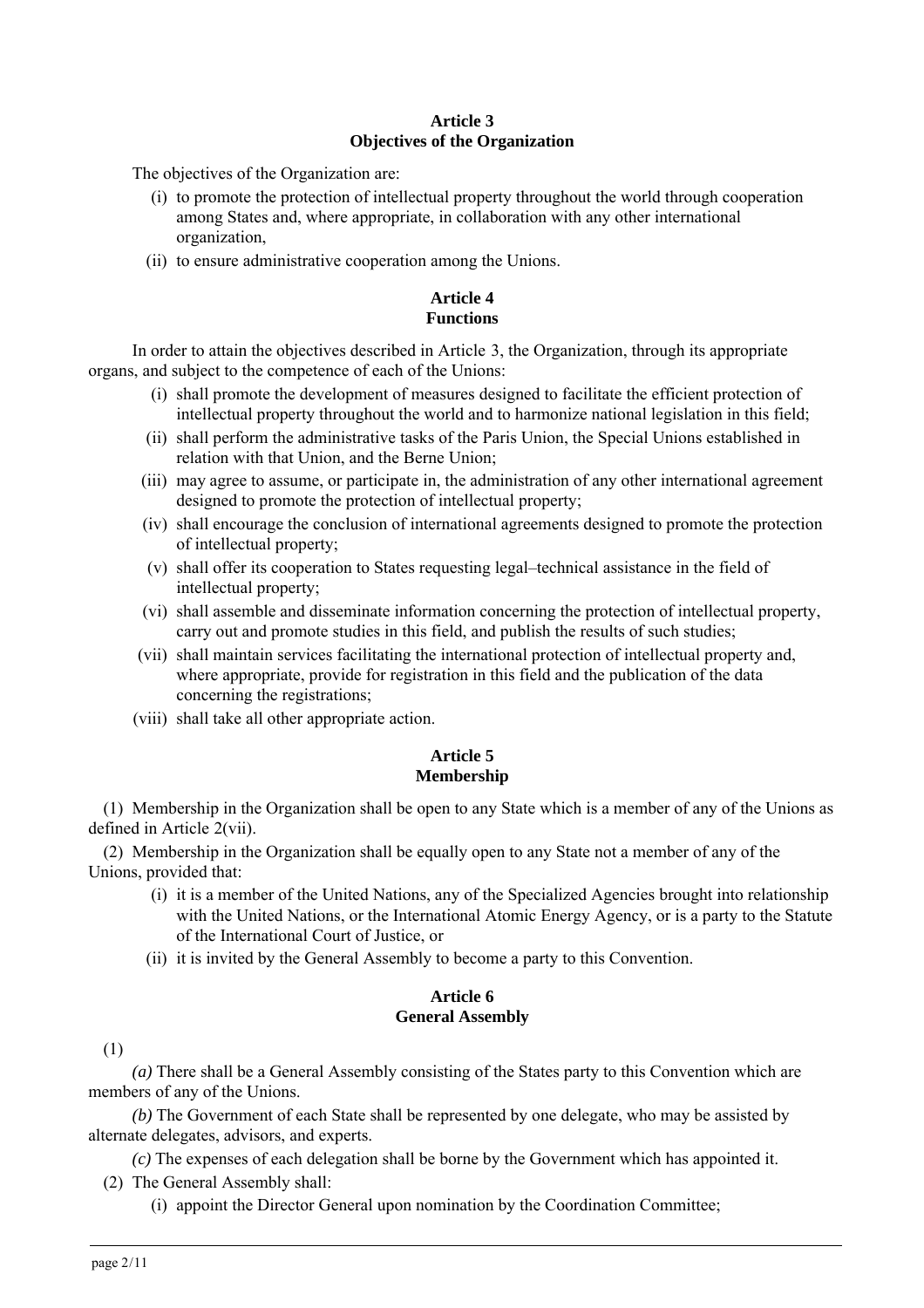- (ii) review and approve reports of the Director General concerning the Organization and give him all necessary instructions;
- (iii) review and approve the reports and activities of the Coordination Committee and give instructions to such Committee;
- (iv) adopt the biennial budget of expenses common to the Unions;
- (v) approve the measures proposed by the Director General concerning the administration of the international agreements referred to in Article 4(iii);
- (vi) adopt the financial regulations of the Organization;
- (vii) determine the working languages of the Secretariat, taking into consideration the practice of the United Nations;
- (viii) invite States referred to under Article 5(2)(ii) to become party to this Convention;
- (ix) determine which States not Members of the Organization and which intergovernmental and international non–governmental organizations shall be admitted to its meetings as observers;
- (x) exercise such other functions as are appropriate under this Convention.
- (3)

*(a)* Each State, whether member of one or more Unions, shall have one vote in the General Assembly.

*(b)* One–half of the States members of the General Assembly shall constitute a quorum.

*(c)* Notwithstanding the provisions of subparagraph *(b)*, if, in any session, the number of States represented is less than one–half but equal to or more than one–third of the States members of the General Assembly, the General Assembly may make decisions but, with the exception of decisions concerning its own procedure, all such decisions shall take effect only if the following conditions are fulfilled. The International Bureau shall communicate the said decisions to the States members of the General Assembly which were not represented and shall invite them to express in writing their vote or abstention within a period of three months from the date of the communication. If, at the expiration of this period, the number of States having thus expressed their vote or abstention attains the number of States which was lacking for attaining the quorum in the session itself, such decisions shall take effect provided that at the same time the required majority still obtains.

*(d)* Subject to the provisions of subparagraphs *(e)* and *(f)*, the General Assembly shall make its decisions by a majority of two–thirds of the votes cast.

*(e)* The approval of measures concerning the administration of international agreements referred to in Article 4(iii) shall require a majority of three–fourths of the votes cast.

*(f)* The approval of an agreement with the United Nations under Articles 57 and 63 of the Charter of the United Nations shall require a majority of nine–tenths of the votes cast.

 $(g)$  For the appointment of the Director General (paragraph  $(2)(i)$ ), the approval of measures proposed by the Director General concerning the administration of international agreements (paragraph (2)(v)), and the transfer of headquarters (Article 10), the required majority must be attained not only in the General Assembly but also in the Assembly of the Paris Union and the Assembly of the Berne Union.

*(h)* Abstentions shall not be considered as votes.

*(i)* A delegate may represent, and vote in the name of, one State only.

(4)

*(a)* The General Assembly shall meet once in every second calendar year in ordinary session, upon convocation by the Director General.

*(b)* The General Assembly shall meet in extraordinary session upon convocation by the Director General either at the request of the Coordination Committee or at the request of one–fourth of the States members of the General Assembly.

*(c)* Meetings shall be held at the headquarters of the Organization.

(5) States party to this Convention which are not members of any of the Unions shall be admitted to the meetings of the General Assembly as observers.

(6) The General Assembly shall adopt its own rules of procedure.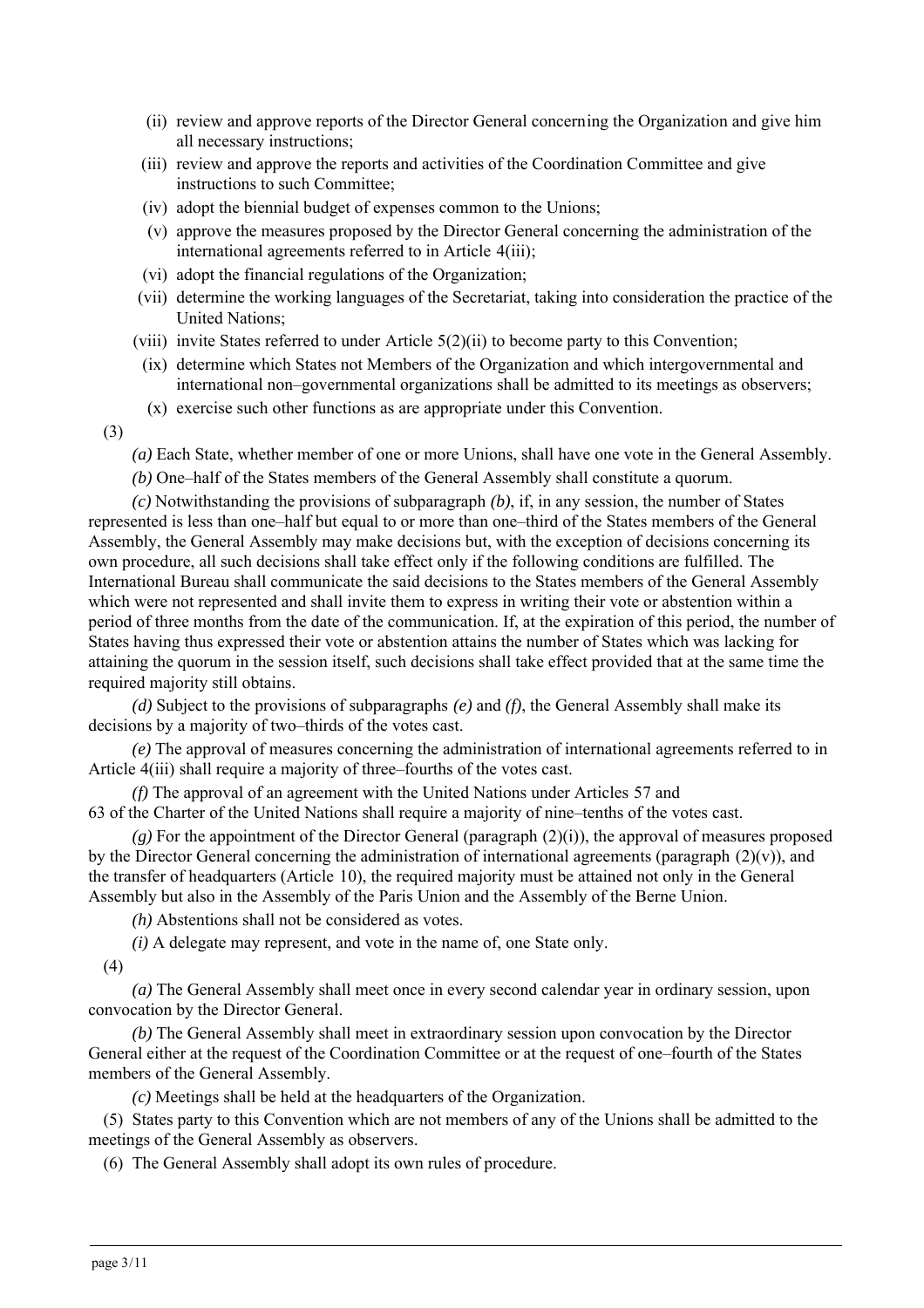# **Article 7 Conference**

(1)

*(a)* There shall be a Conference consisting of the States party to this Convention whether or not they are members of any of the Unions.

*(b)* The Government of each State shall be represented by one delegate, who may be assisted by alternate delegates, advisors, and experts.

*(c)* The expenses of each delegation shall be borne by the Government which has appointed it.

- (2) The Conference shall:
	- (i) discuss matters of general interest in the field of intellectual property and may adopt recommendations relating to such matters, having regard for the competence and autonomy of the Unions;
	- (ii) adopt the biennial budget of the Conference;
	- (iii) within the limits of the budget of the Conference, establish the biennial program of legal– technical assistance;
	- (iv) adopt amendments to this Convention as provided in Article 17;
	- (v) determine which States not Members of the Organization and which intergovernmental and international non–governmental organizations shall be admitted to its meetings as observers;
	- (vi) exercise such other functions as are appropriate under this Convention.

(3)

*(a)* Each Member State shall have one vote in the Conference.

*(b)* One–third of the Member States shall constitute a quorum.

*(c)* Subject to the provisions of Article 17, the Conference shall make its decisions by a majority of two–thirds of the votes cast.

*(d)* The amounts of the contributions of States party to this Convention not members of any of the Unions shall be fixed by a vote in which only the delegates of such States shall have the right to vote.

*(e)* Abstentions shall not be considered as votes.

*(f)* A delegate may represent, and vote in the name of, one State only.

(4)

*(a)* The Conference shall meet in ordinary session, upon convocation by the Director General, during the same period and at the same place as the General Assembly.

*(b)* The Conference shall meet in extraordinary session, upon convocation by the Director General, at the request of the majority of the Member States.

(5) The Conference shall adopt its own rules of procedure.

# **Article 8 Coordination Committee**

(1)

*(a)* There shall be a Coordination Committee consisting of the States party to this Convention which are members of the Executive Committee of the Paris Union, or the Executive Committee of the Berne Union, or both. However, if either of these Executive Committees is composed of more than one–fourth of the number of the countries members of the Assembly which elected it, then such Executive Committee shall designate from among its members the States which will be members of the Coordination Committee, in such a way that their number shall not exceed the one–fourth referred to above, it being understood that the country on the territory of which the Organization has its headquarters shall not be included in the computation of the said one–fourth.

*(b)* The Government of each State member of the Coordination Committee shall be represented by one delegate, who may be assisted by alternate delegates, advisors, and experts.

*(c)* Whenever the Coordination Committee considers either matters of direct interest to the program or budget of the Conference and its agenda, or proposals for the amendment of this Convention which would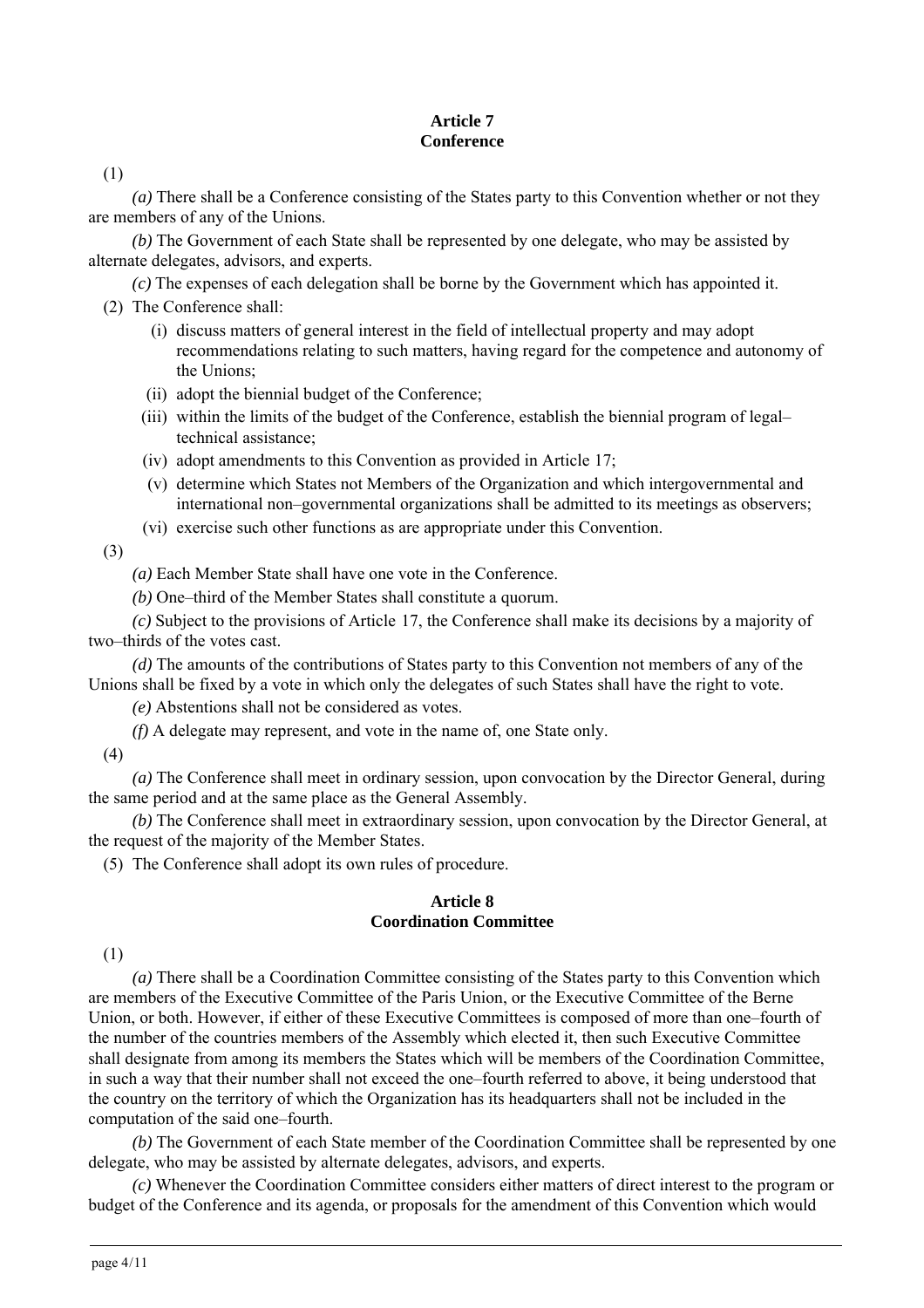affect the rights or obligations of States party to this Convention not members of any of the Unions, one– fourth of such States shall participate in the meetings of the Coordination Committee with the same rights as members of that Committee. The Conference shall, at each of its ordinary sessions, designate these States.

*(d)* The expenses of each delegation shall be borne by the Government which has appointed it.

(2) If the other Unions administered by the Organization wish to be represented as such in the Coordination Committee, their representatives must be appointed from among the States members of the Coordination Committee.

(3) The Coordination Committee shall:

- (i) give advice to the organs of the Unions, the General Assembly, the Conference, and the Director General, on all administrative, financial and other matters of common interest either to two or more of the Unions, or to one or more of the Unions and the Organization, and in particular on the budget of expenses common to the Unions;
- (ii) prepare the draft agenda of the General Assembly;
- (iii) prepare the draft agenda and the draft program and budget of the Conference;
- (iv) [deleted]
- (v) when the term of office of the Director General is about to expire, or when there is a vacancy in the post of the Director General, nominate a candidate for appointment to such position by the General Assembly; if the General Assembly does not appoint its nominee, the Coordination Committee shall nominate another candidate; this procedure shall be repeated until the latest nominee is appointed by the General Assembly;
- (vi) if the post of the Director General becomes vacant between two sessions of the General Assembly, appoint an Acting Director General for the term preceding the assuming of office by the new Director General;
- (vii) perform such other functions as are allocated to it under this Convention.

(4)

*(a)* The Coordination Committee shall meet once every year in ordinary session, upon convocation by the Director General. It shall normally meet at the headquarters of the Organization.

*(b)* The Coordination Committee shall meet in extraordinary session, upon convocation by the Director General, either on his own initiative, or at the request of its Chairman or one–fourth of its members. (5)

*(a)* Each State whether a member of one or both of the Executive Committees referred to in paragraph  $(1)(a)$ , shall have one vote in the Coordination Committee.

*(b)* One–half of the members of the Coordination Committee shall constitute a quorum.

*(c)* A delegate may represent, and vote in the name of, one State only.

 $(6)$ 

*(a)* The Coordination Committee shall express its opinions and make its decisions by a simple majority of the votes cast. Abstentions shall not be considered as votes.

*(b)* Even if a simple majority is obtained, any member of the Coordination Committee may, immediately after the vote, request that the votes be the subject of a special recount in the following manner: two separate lists shall be prepared, one containing the names of the States members of the Executive Committee of the Paris Union and the other the names of the States members of the Executive Committee of the Berne Union; the vote of each State shall be inscribed opposite its name in each list in which it appears. Should this special recount indicate that a simple majority has not been obtained in each of those lists, the proposal shall not be considered as carried.

(7) Any State Member of the Organization which is not a member of the Coordination Committee may be represented at the meetings of the Committee by observers having the right to take part in the debates but without the right to vote.

(8) The Coordination Committee shall establish its own rules of procedure.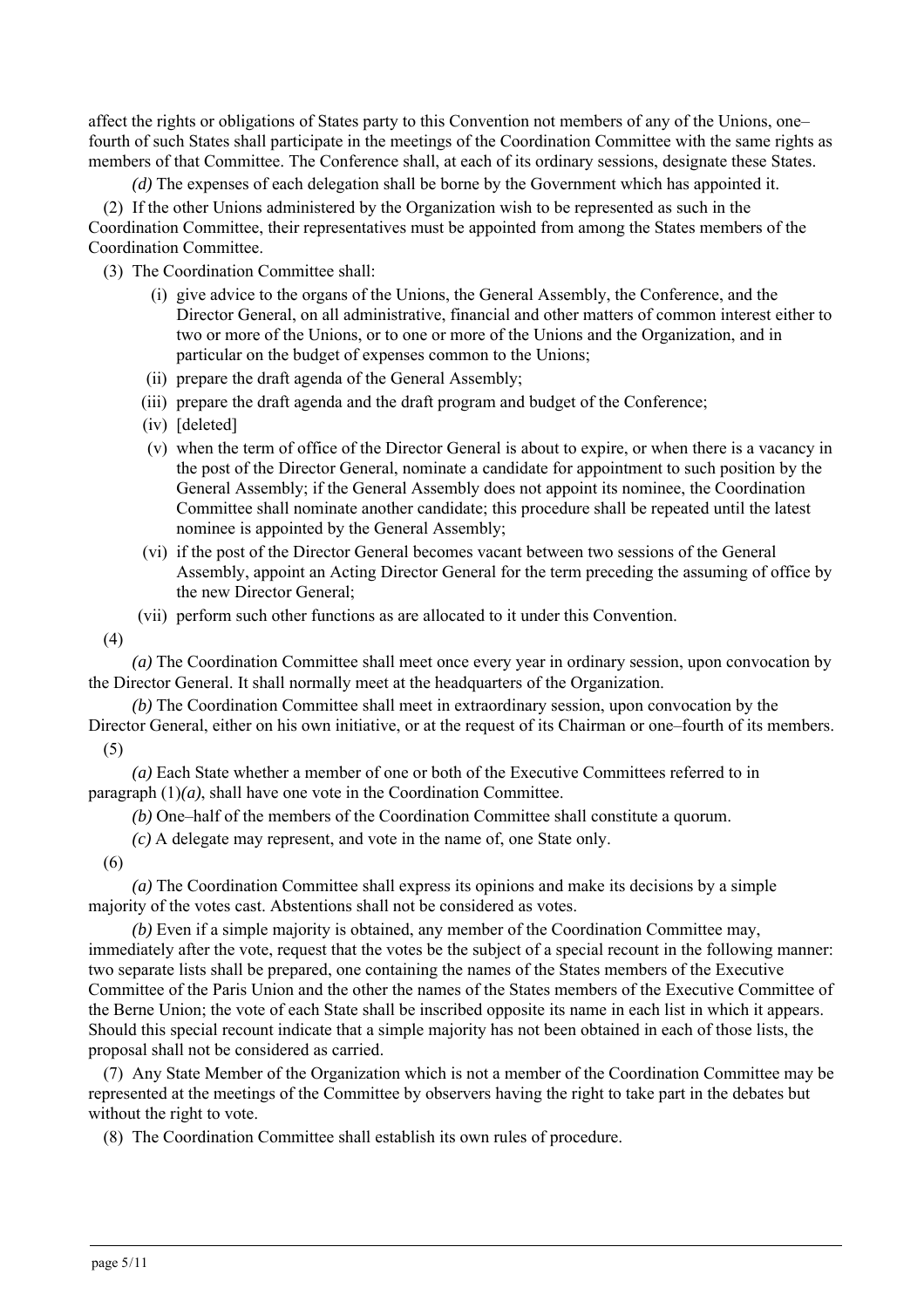# **Article 9 International Bureau**

(1) The International Bureau shall be the Secretariat of the Organization.

(2) The International Bureau shall be directed by the Director General, assisted by two or more Deputy Directors General.

(3) The Director General shall be appointed for a fixed term, which shall be not less than six years. He shall be eligible for reappointment for fixed terms. The periods of the initial appointment and possible subsequent appointments, as well as all other conditions of the appointment, shall be fixed by the General Assembly.

(4)

*(a)* The Director General shall be the chief executive of the Organization.

*(b)* He shall represent the Organization.

*(c)* He shall report to, and conform to the instructions of, the General Assembly as to the internal and external affairs of the Organization.

(5) The Director General shall prepare the draft programs and budgets and periodical reports on activities. He shall transmit them to the Governments of the interested States and to the competent organs of the Unions and the Organization.

(6) The Director General and any staff member designated by him shall participate, without the right to vote, in all meetings of the General Assembly, the Conference, the Coordination Committee, and any other committee or working group. The Director General or a staff member designated by him shall be ex officio secretary of these bodies.

(7) The Director General shall appoint the staff necessary for the efficient performance of the tasks of the International Bureau. He shall appoint the Deputy Directors General after approval by the Coordination Committee. The conditions of employment shall be fixed by the staff regulations to be approved by the Coordination Committee on the proposal of the Director General. The paramount consideration in the employment of the staff and in the determination of the conditions of service shall be the necessity of securing the highest standards of efficiency, competence, and integrity. Due regard shall be paid to the importance of recruiting the staff on as wide a geographical basis as possible.

(8) The nature of the responsibilities of the Director General and of the staff shall be exclusively international. In the discharge of their duties they shall not seek or receive instructions from any Government or from any authority external to the Organization. They shall refrain from any action which might prejudice their position as international officials. Each Member State undertakes to respect the exclusively international character of the responsibilities of the Director General and the staff, and not to seek to influence them in the discharge of their duties.

#### **Article 10 Headquarters**

(1) The headquarters of the Organization shall be at Geneva.

(2) Its transfer may be decided as provided for in Article 6(3)*(d)* and *(g)*.

# **Article 11 Finances**

(1) The Organization shall have two separate budgets: the budget of expenses common to the Unions, and the budget of the Conference.

(2)

*(a)* The budget of expenses common to the Unions shall include provision for expenses of interest to several Unions.

*(b)* This budget shall be financed from the following sources:

(i) contributions of the Unions, provided that the amount of the contribution of each Union shall be fixed by the Assembly of that Union, having regard to the interest the Union has in the common expenses;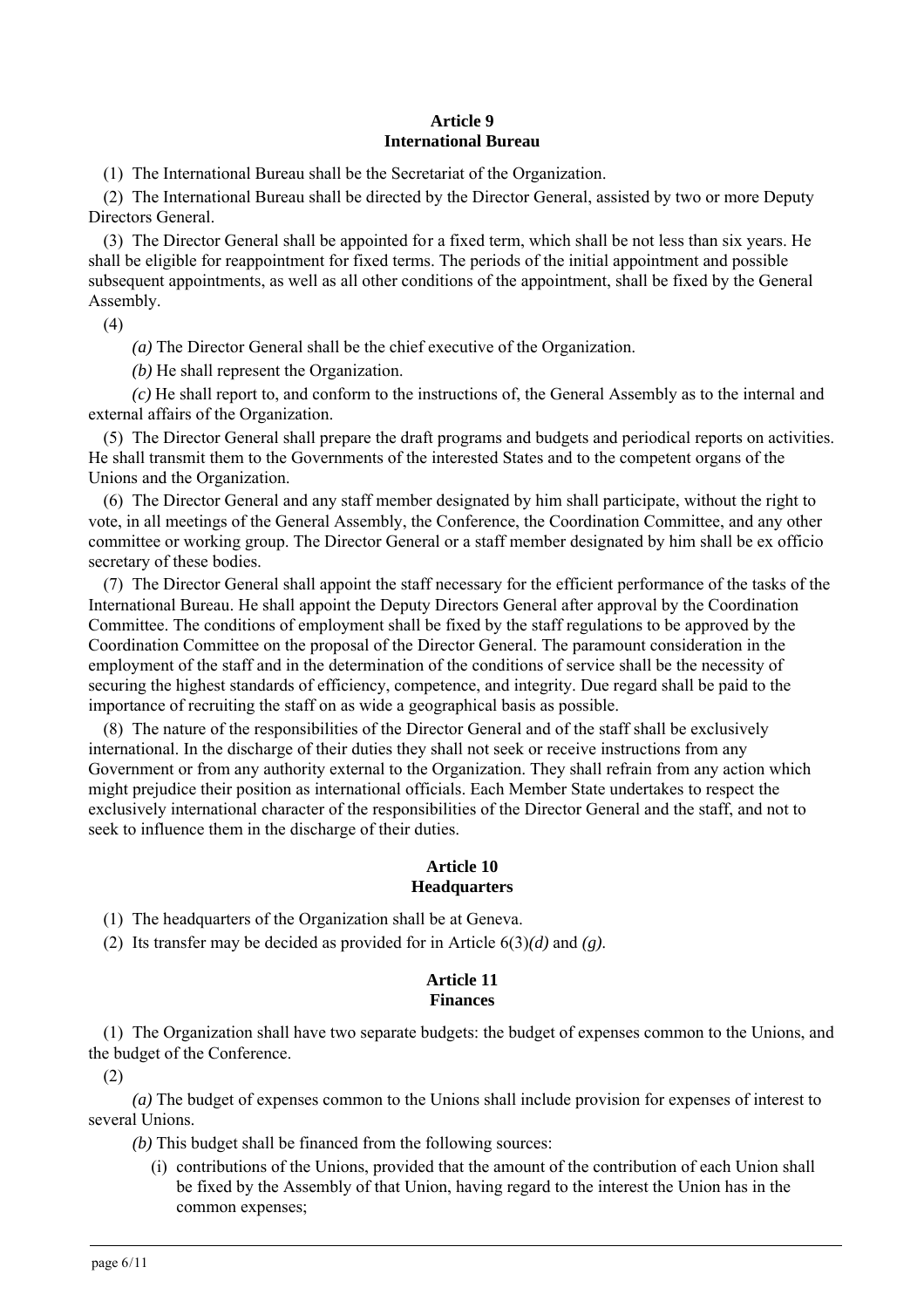- (ii) charges due for services performed by the International Bureau not in direct relation with any of the Unions or not received for services rendered by the International Bureau in the field of legal–technical assistance;
- (iii) sale of, or royalties on, the publications of the International Bureau not directly concerning any of the Unions;
- (iv) gifts, bequests, and subventions, given to the Organization, except those referred to in paragraph  $(3)(b)(iv)$ ;
- (v) rents, interests, and other miscellaneous income, of the Organization.

(3)

*(a)* The budget of the Conference shall include provision for the expenses of holding sessions of the Conference and for the cost of the legal–technical assistance program.

*(b)* This budget shall be financed from the following sources:

- (i) contributions of States party to this Convention not members of any of the Unions;
- (ii) any sums made available to this budget by the Unions, provided that the amount of the sum made available by each Union shall be fixed by the Assembly of that Union and that each Union shall be free to abstain from contributing to the said budget;
- (iii) sums received for services rendered by the International Bureau in the field of legal–technical assistance;
- (iv) gifts, bequests, and subventions, given to the Organization for the purposes referred to in subparagraph *(a)*.

 $(4)$ 

*(a)* For the purpose of establishing its contribution towards the budget of the Conference, each State party to this Convention not member of any of the Unions shall belong to a class, and shall pay its annual contributions on the basis of a number of units fixed as follows:

| Class A | 10 |
|---------|----|
| Class B | 3  |
|         |    |

*(b)* Each such State shall, concurrently with taking action as provided in Article 14(1), indicate the class to which it wishes to belong. Any such State may change class. If it chooses a lower class, the State must announce it to the Conference at one of its ordinary sessions. Any such change shall take effect at the beginning of the calendar year following the session.

*(c)* The annual contribution of each such State shall be an amount in the same proportion to the total sum to be contributed to the budget of the Conference by all such States as the number of its units is to the total of the units of all the said States.

*(d)* Contributions shall become due on the first of January of each year.

*(e)* If the budget is not adopted before the beginning of a new financial period the budget shall be at the same level as the budget of the previous year, in accordance with the financial regulations.

(5) Any State party to this Convention not member of any of the Unions which is in arrears in the payment of its financial contributions under the present Article, and any State party to this Convention member of any of the Unions which is in arrears in the payment of its contributions to any of the Unions, shall have no vote in any of the bodies of the Organization of which it is a member, if the amount of its arrears equals or exceeds the amount of the contributions due from it for the preceding two full years. However, any of these bodies may allow such a State to continue to exercise its vote in that body if, and as long as, it is satisfied that the delay in payment arises from exceptional and unavoidable circumstances.

(6) The amount of the fees and charges due for services rendered by the International Bureau in the field of legal–technical assistance shall be established, and shall be reported to the Coordination Committee, by the Director General.

(7) The Organization, with the approval of the Coordination Committee, may receive gifts, bequests, and subventions, directly from Governments, public or private institutions, associations or private persons.

(8)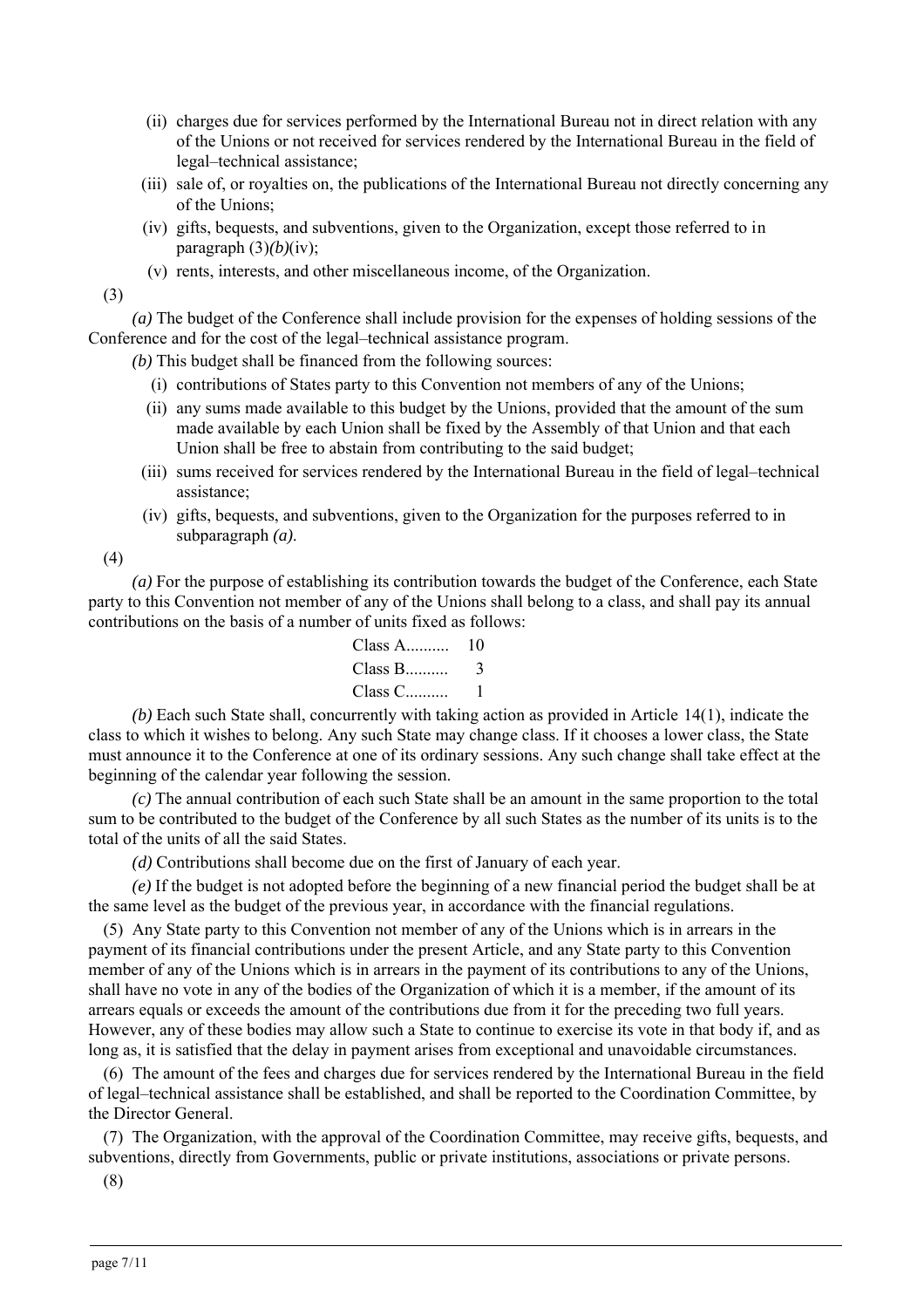*(a)* The Organization shall have a working capital fund which shall be constituted by a single payment made by the Unions and by each State party to this Convention not member of any Union. If the fund becomes insufficient, it shall be increased.

*(b)* The amount of the single payment of each Union and its possible participation in any increase shall be decided by its Assembly.

*(c)* The amount of the single payment of each State party to this Convention not member of any Union and its part in any increase shall be a proportion of the contribution of that State for the year in which the fund is established or the increase decided. The proportion and the terms of payment shall be fixed by the Conference on the proposal of the Director General and after it has heard the advice of the Coordination Committee.

(9)

*(a)* In the headquarters agreement concluded with the State on the territory of which the Organization has its headquarters, it shall be provided that, whenever the working capital fund is insufficient, such State shall grant advances. The amount of these advances and the conditions on which they are granted shall be the subject of separate agreements, in each case, between such State and the Organization. As long as it remains under the obligation to grant advances, such State shall have an ex officio seat on the Coordination Committee.

*(b)* The State referred to in subparagraph *(a)* and the Organization shall each have the right to denounce the obligation to grant advances, by written notification. Denunciation shall take effect three years after the end of the year in which it has been notified.

(10) The auditing of the accounts shall be effected by one or more Member States, or by external auditors, as provided in the financial regulations. They shall be designated, with their agreement, by the General Assembly.

#### **Article 12 Legal Capacity; Privileges and Immunities**

(1) The Organization shall enjoy on the territory of each Member State, in conformity with the laws of that State, such legal capacity as may be necessary for the fulfillment of the Organization's objectives and for the exercise of its functions.

(2) The Organization shall conclude a headquarters agreement with the Swiss Confederation and with any other State in which the headquarters may subsequently be located.

(3) The Organization may conclude bilateral or multilateral agreements with the other Member States with a view to the enjoyment by the Organization, its officials, and representatives of all Member States, of such privileges and immunities as may be necessary for the fulfillment of its objectives and for the exercise of its functions.

(4) The Director General may negotiate and, after approval by the Coordination Committee, shall conclude and sign on behalf of the Organization the agreements referred to in paragraphs (2) and (3).

#### **Article 13 Relations with Other Organizations**

(1) The Organization shall, where appropriate, establish working relations and cooperate with other intergovernmental organizations. Any general agreement to such effect entered into with such organizations shall be concluded by the Director General after approval by the Coordination Committee.

(2) The Organization may, on matters within its competence, make suitable arrangements for consultation and cooperation with international non–governmental organizations and, with the consent of the Governments concerned, with national organizations, governmental or non–governmental. Such arrangements shall be made by the Director General after approval by the Coordination Committee.

#### **Article 14**

#### **Becoming Party to the Convention**

(1) States referred to in Article 5 may become party to this Convention and Member of the Organization by: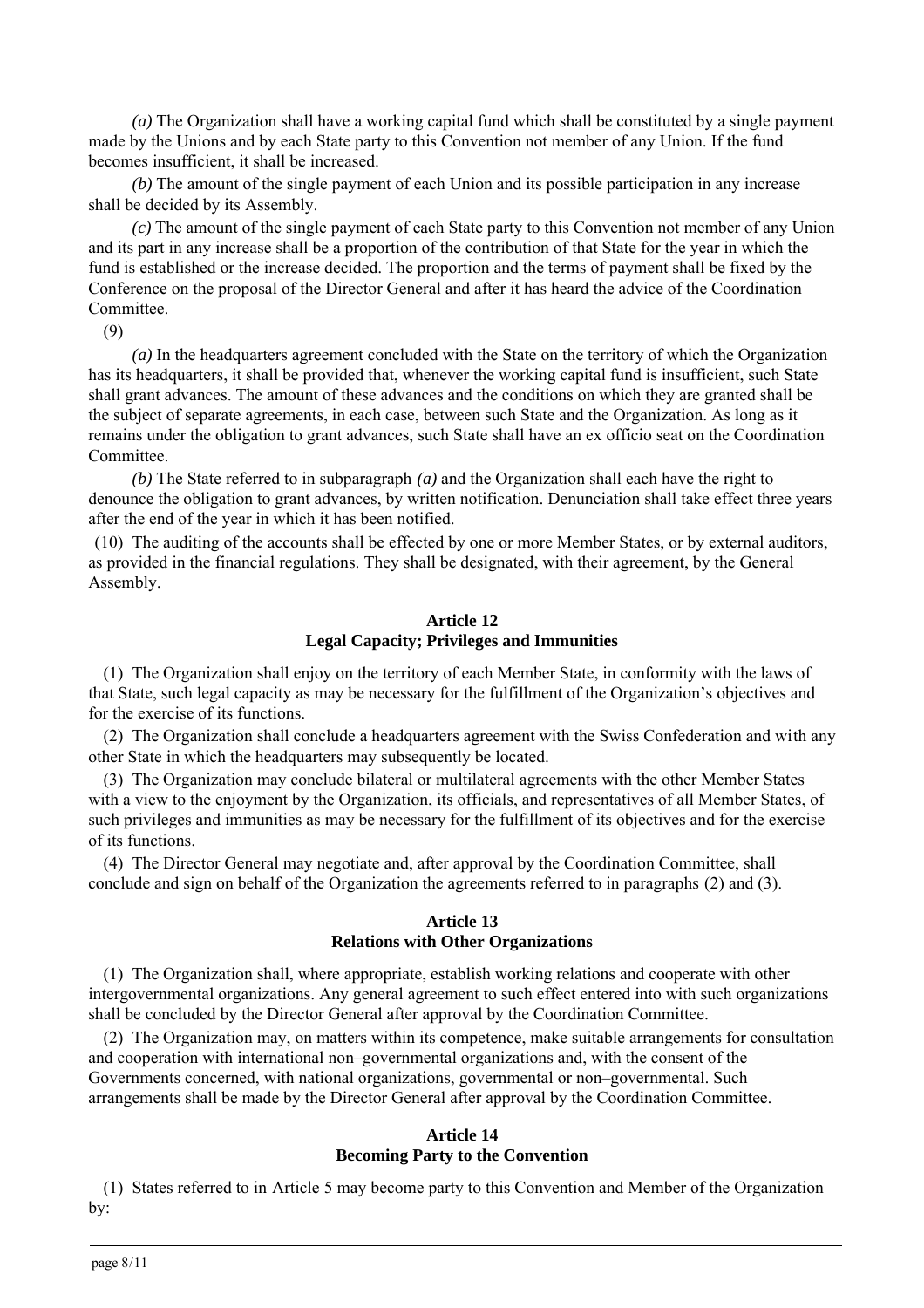- (i) signature without reservation as to ratification, or
- (ii) signature subject to ratification followed by the deposit of an instrument of ratification, or
- (iii) deposit of an instrument of accession.

(2) Notwithstanding any other provision of this Convention, a State party to the Paris Convention, the Berne Convention, or both Conventions, may become party to this Convention only if it concurrently ratifies or accedes to, or only after it has ratified or acceded to:

either the Stockholm Act of the Paris Convention in its entirety or with only the limitation set forth in Article 20(1)*(b)*(i) thereof,

or the Stockholm Act of the Berne Convention in its

entirety or with only the limitation set forth in Article 28(1)*(b)*(i) thereof.

(3) Instruments of ratification or accession shall be deposited with the Director General.

### **Article 15 Entry into Force of the Convention**

(1) This Convention shall enter into force three months after ten States members of the Paris Union and seven States members of the Berne Union have taken action as provided in Article 14(1), it being understood that, if a State is a member of both Unions, it will be counted in both groups. On that date, this Convention shall enter into force also in respect of States which, not being members of either of the two Unions, have taken action as provided in Article 14(1) three months or more prior to that date.

(2) In respect to any other State, this Convention shall enter into force three months after the date on which such State takes action as provided in Article 14(1).

#### **Article 16 Reservations**

No reservations to this Convention are permitted.

#### **Article 17 Amendments**

(1) Proposals for the amendment of this Convention may be initiated by any Member State, by the Coordination Committee, or by the Director General. Such proposals shall be communicated by the Director General to the Member States at least six months in advance of their consideration by the Conference.

(2) Amendments shall be adopted by the Conference. Whenever amendments would affect the rights and obligations of States party to this Convention not members of any of the Unions, such States shall also vote. On all other amendments proposed, only States party to this Convention members of any Union shall vote. Amendments shall be adopted by a simple majority of the votes cast, provided that the Conference shall vote only on such proposals for amendments as have previously been adopted by the Assembly of the Paris Union and the Assembly of the Berne Union according to the rules applicable in each of them regarding the adoption of amendments to the administrative provisions of their respective Conventions.

(3) Any amendment shall enter into force one month after written notifications of acceptance, effected in accordance with their respective constitutional processes, have been received by the Director General from three–fourths of the States Members of the Organization, entitled to vote on the proposal for amendment pursuant to paragraph (2), at the time the Conference adopted the amendment. Any amendments thus accepted shall bind all the States which are Members of the Organization at the time the amendment enters into force or which become Members at a subsequent date, provided that any amendment increasing the financial obligations of Member States shall bind only those States which have notified their acceptance of such amendment.

#### **Article 18 Denunciation**

(1) Any Member State may denounce this Convention by notification addressed to the Director General.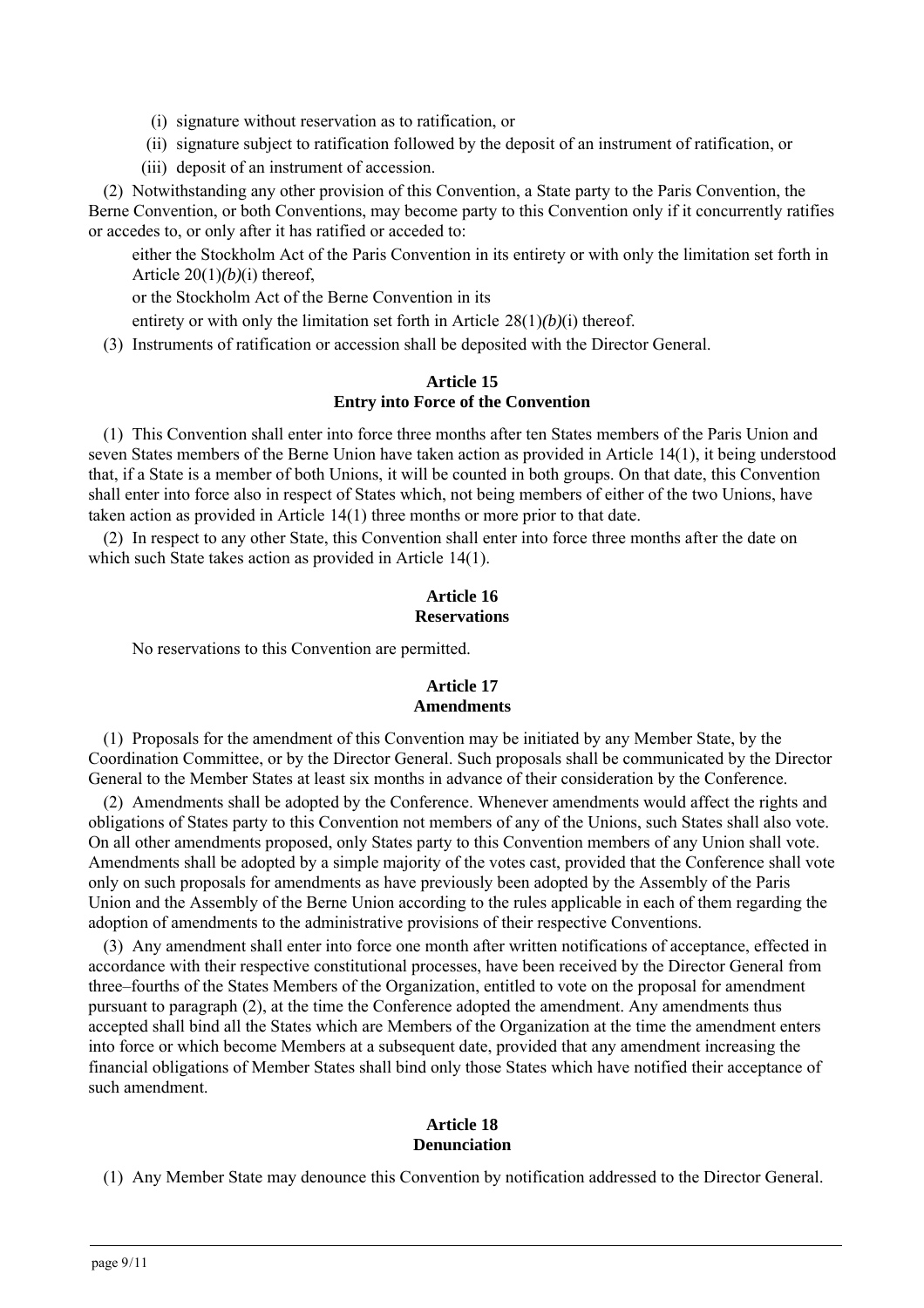(2) Denunciation shall take effect six months after the day on which the Director General has received the notification.

# **Article 19 Notifications**

The Director General shall notify the Governments of all Member States of:

- (i) the date of entry into force of the Convention,
- (ii) signatures and deposits of instruments of ratification or accession,
- (iii) acceptances of an amendment to this Convention, and the date upon which the amendment enters into force,
- (iv) denunciations of this Convention.

# **Article 20 Final Provisions**

(1)

*(a)* This Convention shall be signed in a single copy in English, French, Russian and Spanish, all texts being equally authentic, and shall be deposited with the Government of Sweden.

*(b)* This Convention shall remain open for signature at Stockholm until January 13, 1968.

(2) Official texts shall be established by the Director General, after consultation with the interested Governments, in German, Italian and Portuguese, and such other languages as the Conference may designate.

(3) The Director General shall transmit two duly certified copies of this Convention and of each amendment adopted by the Conference to the Governments of the States members of the Paris or Berne Unions, to the Government of any other State when it accedes to this Convention, and, on request, to the Government of any other State. The copies of the signed text of the Convention transmitted to the Governments shall be certified by the Government of Sweden.

(4) The Director General shall register this Convention with the Secretariat of the United Nations.

# **Article 21 Transitional Provisions**

(1) Until the first Director General assumes office, references in this Convention to the International Bureau or to the Director General shall be deemed to be references to the United International Bureau for the Protection of Industrial, Literary and Artistic Property (also called the United International Bureau for the Protection of Intellectual Property (BIRPI)), or its Director, respectively.

(2)

*(a)* States which are members of any of the Unions but which have not become party to this Convention may, for five years from the date of entry into force of this Convention, exercise, if they so desire, the same rights as if they had become party to this Convention. Any State desiring to exercise such rights shall give written notification to this effect to the Director General; this notification shall be effective on the date of its receipt. Such States shall be deemed to be members of the General Assembly and the Conference until the expiration of the said period.

*(b)* Upon expiration of this five–year period, such States shall have no right to vote in the General Assembly, the Conference, and the Coordination Committee.

*(c)* Upon becoming party to this Convention, such States shall regain such right to vote.

(3)

*(a)* As long as there are States members of the Paris or Berne Unions which have not become party to this Convention, the International Bureau and the Director General shall also function as the United International Bureau for the Protection of Industrial, Literary and Artistic Property, and its Director, respectively.